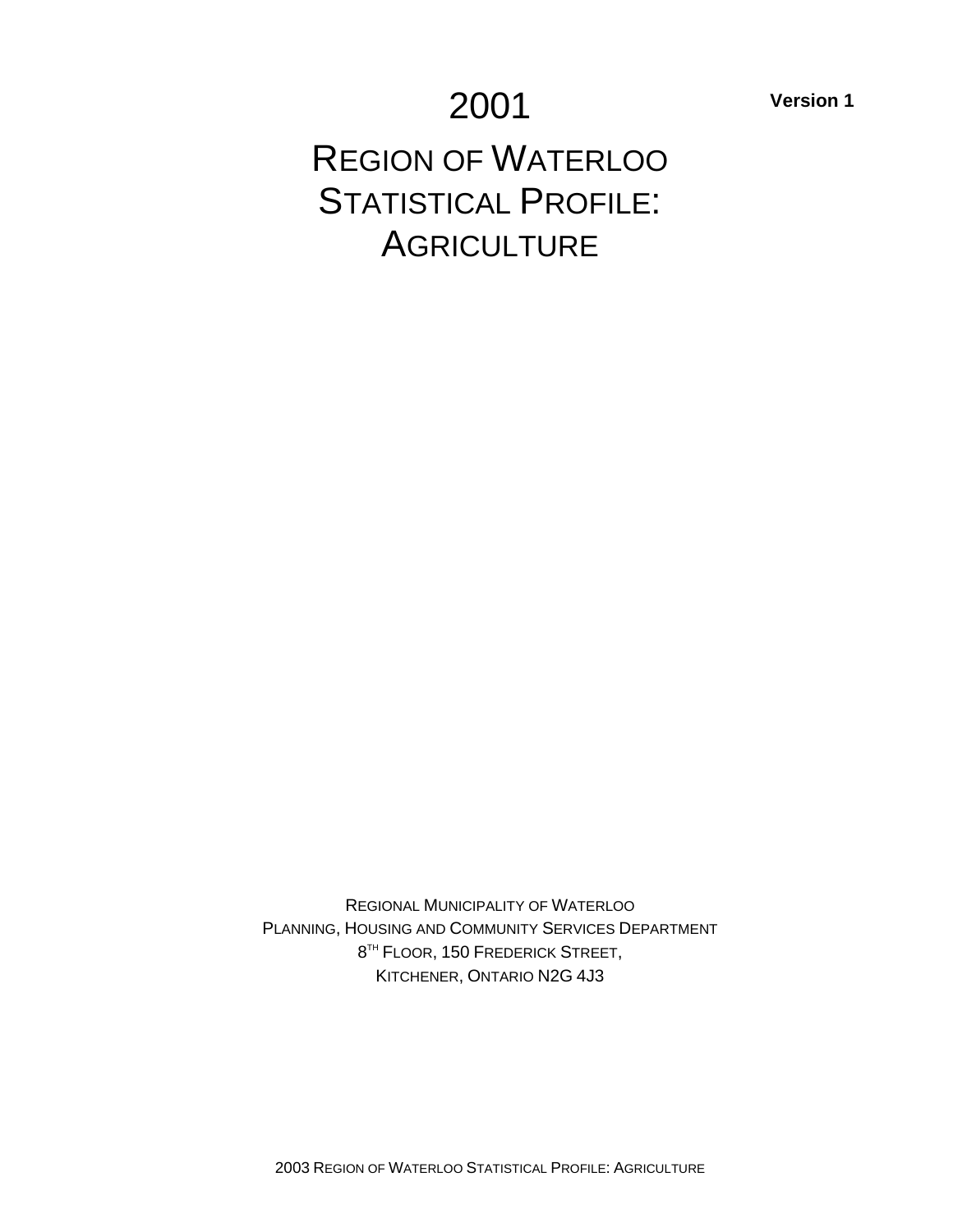REGION OF WATERLOO STATISTICAL PROFILE: AGRICULTURE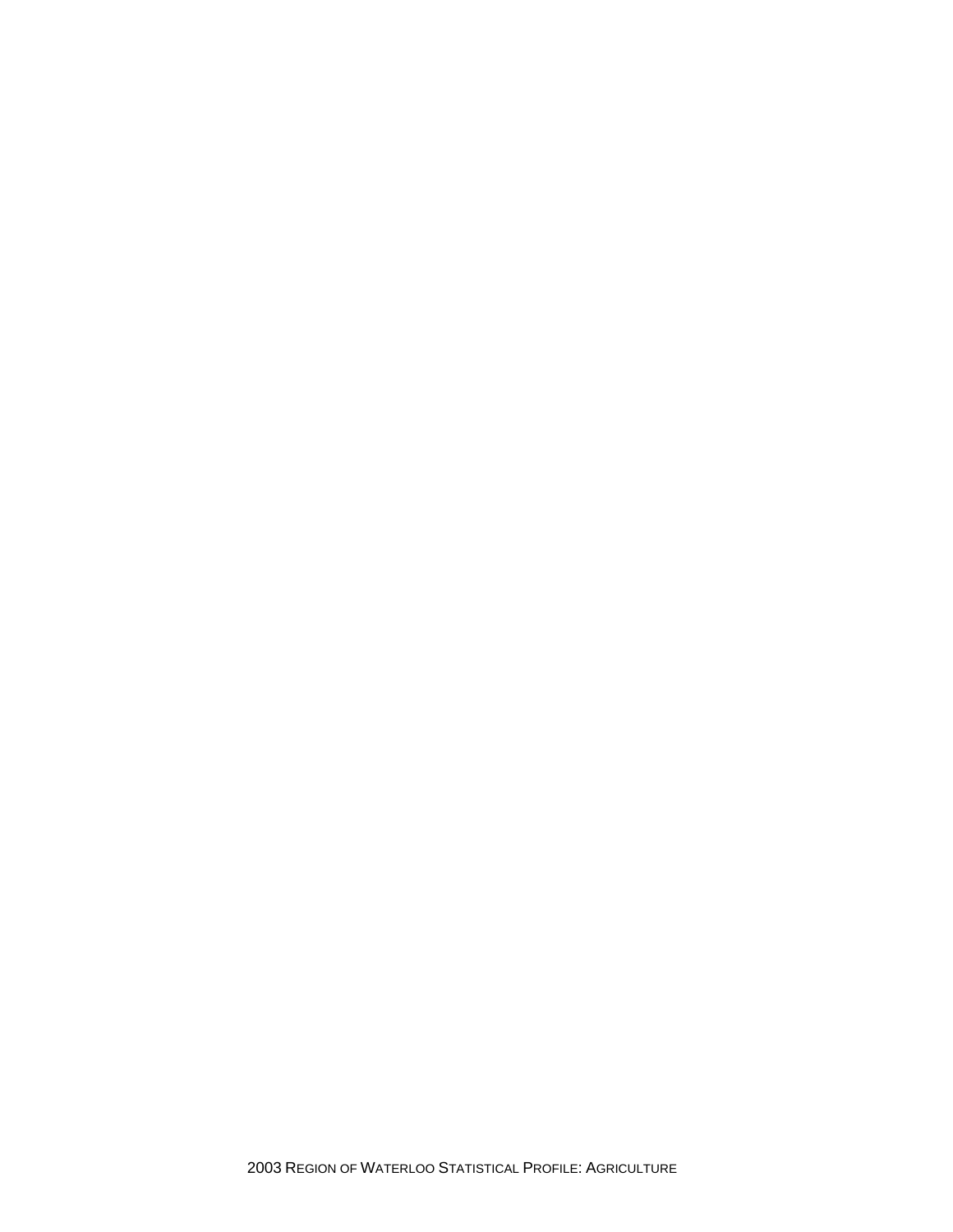# **TABLE OF CONTENTS**

| 2001 Farm Summary by Municipality  9                 |  |
|------------------------------------------------------|--|
|                                                      |  |
|                                                      |  |
|                                                      |  |
|                                                      |  |
|                                                      |  |
|                                                      |  |
|                                                      |  |
|                                                      |  |
|                                                      |  |
|                                                      |  |
|                                                      |  |
| Operating Arrangements of Farms  12                  |  |
|                                                      |  |
|                                                      |  |
|                                                      |  |
|                                                      |  |
|                                                      |  |
|                                                      |  |
|                                                      |  |
|                                                      |  |
|                                                      |  |
| Tillage Practices Used to Prepare Land for Seeding15 |  |
|                                                      |  |
| Further Sources of Information 17                    |  |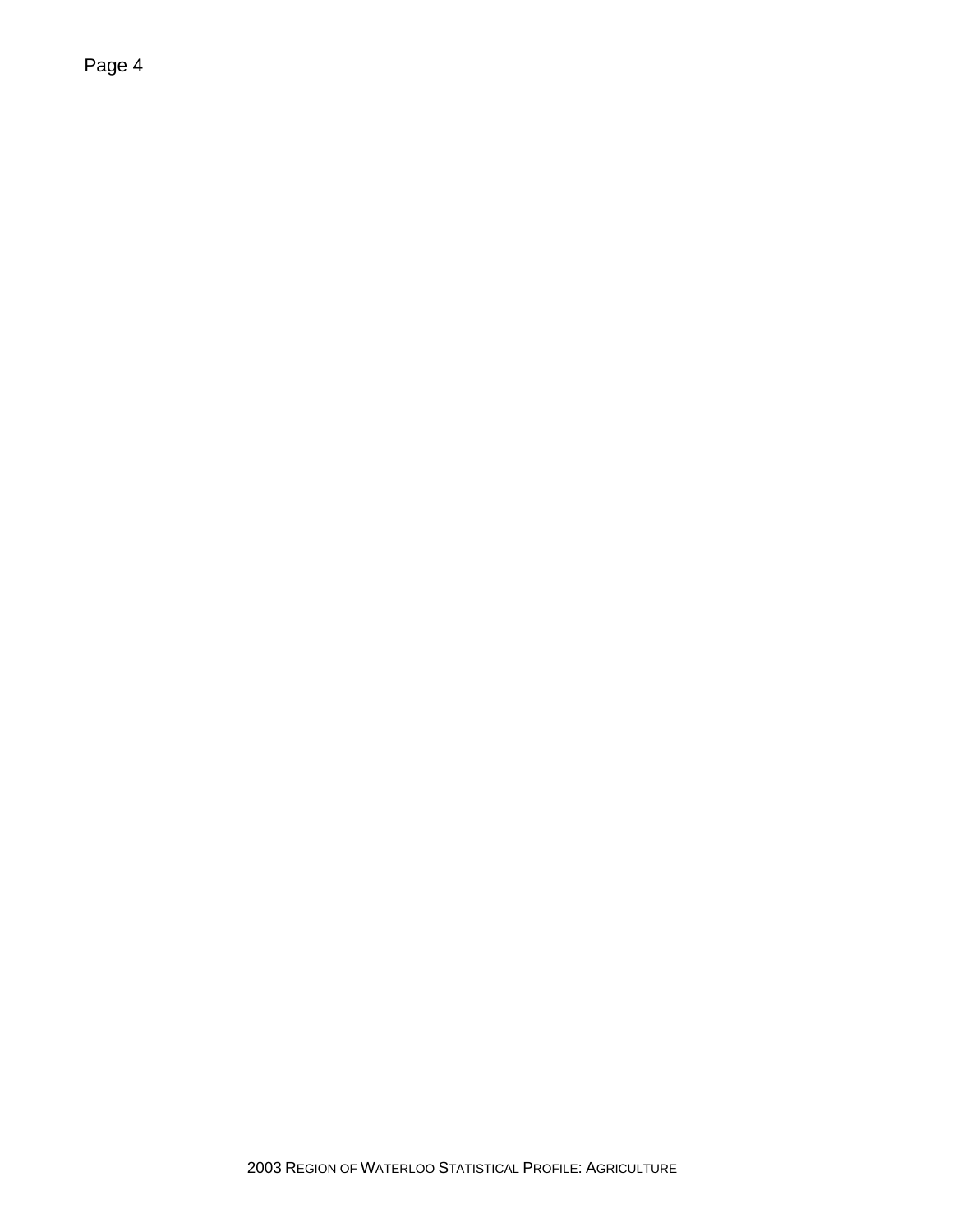## **INTRODUCTION**

The data in the Agriculture Statistical Profile for Waterloo Region have been extracted from the "Agricultural Profile of Ontario" for 1986, 1991, 1996 and 2001. The data are obtained through the Census of Agriculture, conducted by Statistics Canada concurrently with the five-year Census of Population. The most recent data are from the 2001 Census of Agriculture which was conducted on May 15, 2001. The 2001 Agricultural Profile is Statistics Canada Catalogue no. 95F0304XCB. All 2001 data used in this publication are available free from Statistics Canada on the Internet at http://www.statcan.ca/english/agcensus2001/release.htm.

The Census of Agriculture produces a snapshot of Canadian agriculture by providing statistics at national, provincial and sub-provincial levels, on such topics as area of crops, head of livestock, number and value of farm machinery, farm operating expenses and receipts, purchases of capital assets, weeks of paid labour and land management practices. Most of the published data are available only at the national, provincial, or census division (county or regional municipality) geographies.

Every effort has been made to present the most commonly requested information in a format that is clear and concise. The information is reported for the Region as a whole except for a limited number of variables such as farm size, capital and receipts/expenses, which were reported in 1996 and 2001 by municipality. Statistics Canada can provide customized data from the Census, as well as agricultural data from other sources. This information can be purchased directly from Statistics Canada. For information regarding how to contact Statistics Canada and many other data sources, please see the section: "Further Sources of Information" at the end of this document. Comments regarding this publication should be directed to the Planning, Housing and Community Services Department, Regional Municipality of Waterloo**.** 

#### **NOTICE**

**Due care has been exercised in the extraction and presentation of the data contained in this document. However, the data is provided "as is" without warranty of any kind as to accuracy or completeness or fitness for a particular purpose.**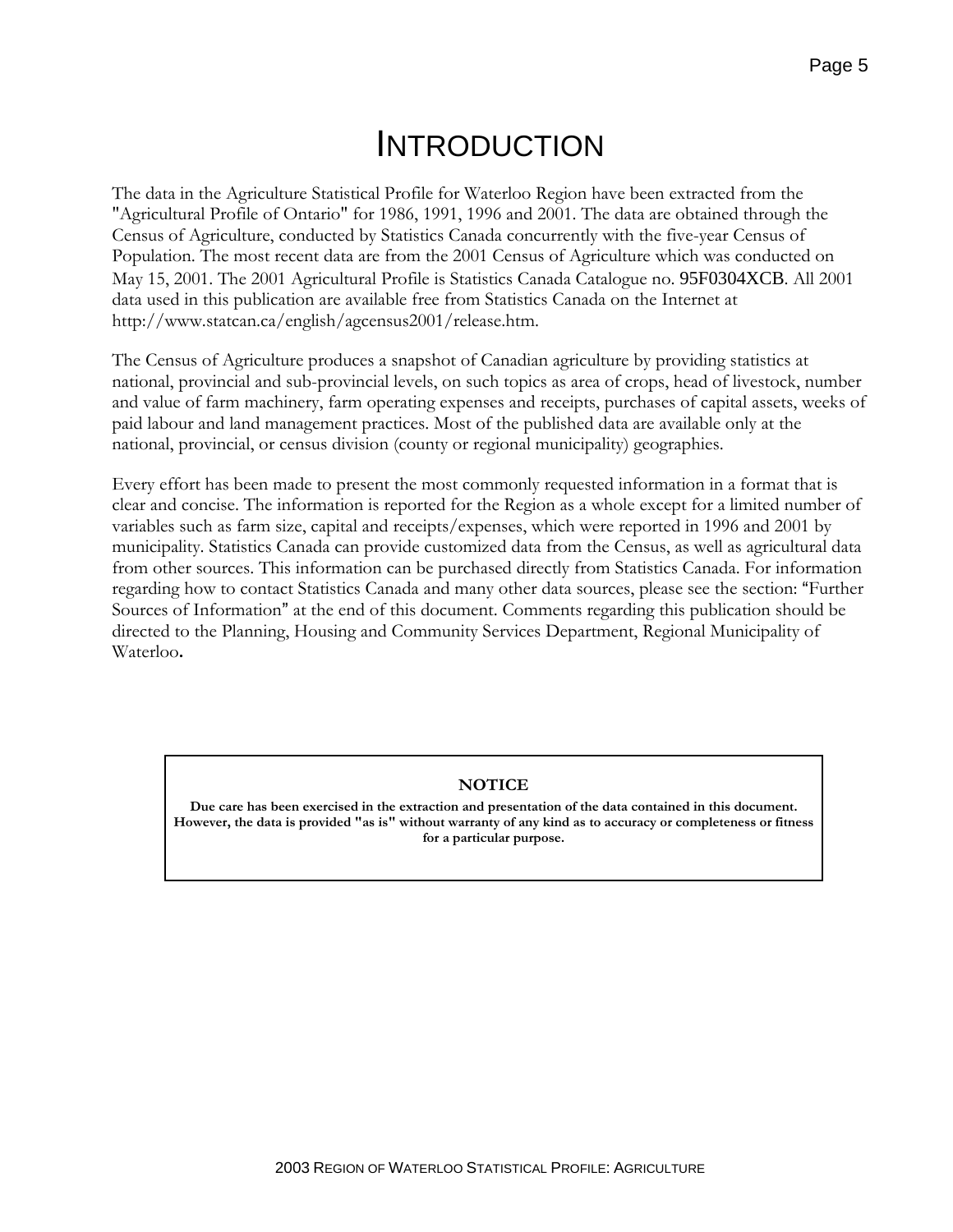#### **DEFINITIONS**

**Understanding numbers requires an understanding of the definitions and caveats behind them. Brief explanations of some of the terms used in this document, as well as comments on data quality and background, can be found in the source website, "2001 Census of Agriculture": http://www.statcan.ca/english/agcensus2001/what.htm**

#### **HISTORIC COMPARISONS**

**In some cases, definitions of variables were changed by Statistics Canada over the period 1986 to 1996. For example, the definition of a "census farm" was expanded for the 1996 Census. There were no changes to these definitions for 2001. Care should therefore be taken in making comparisons over time, and reference to the definitions in the source documents is recommended.** 

#### **HEADQUARTERS RULE**

**This rule assigns all data collected for an agricultural operation to the geographic area where the farm headquarters is located, regardless of the actual location of the parcels being farmed. With the continuing increase in the number of corporate farms in Waterloo Region, it should be noted that more of the data could include land outside of the Region.**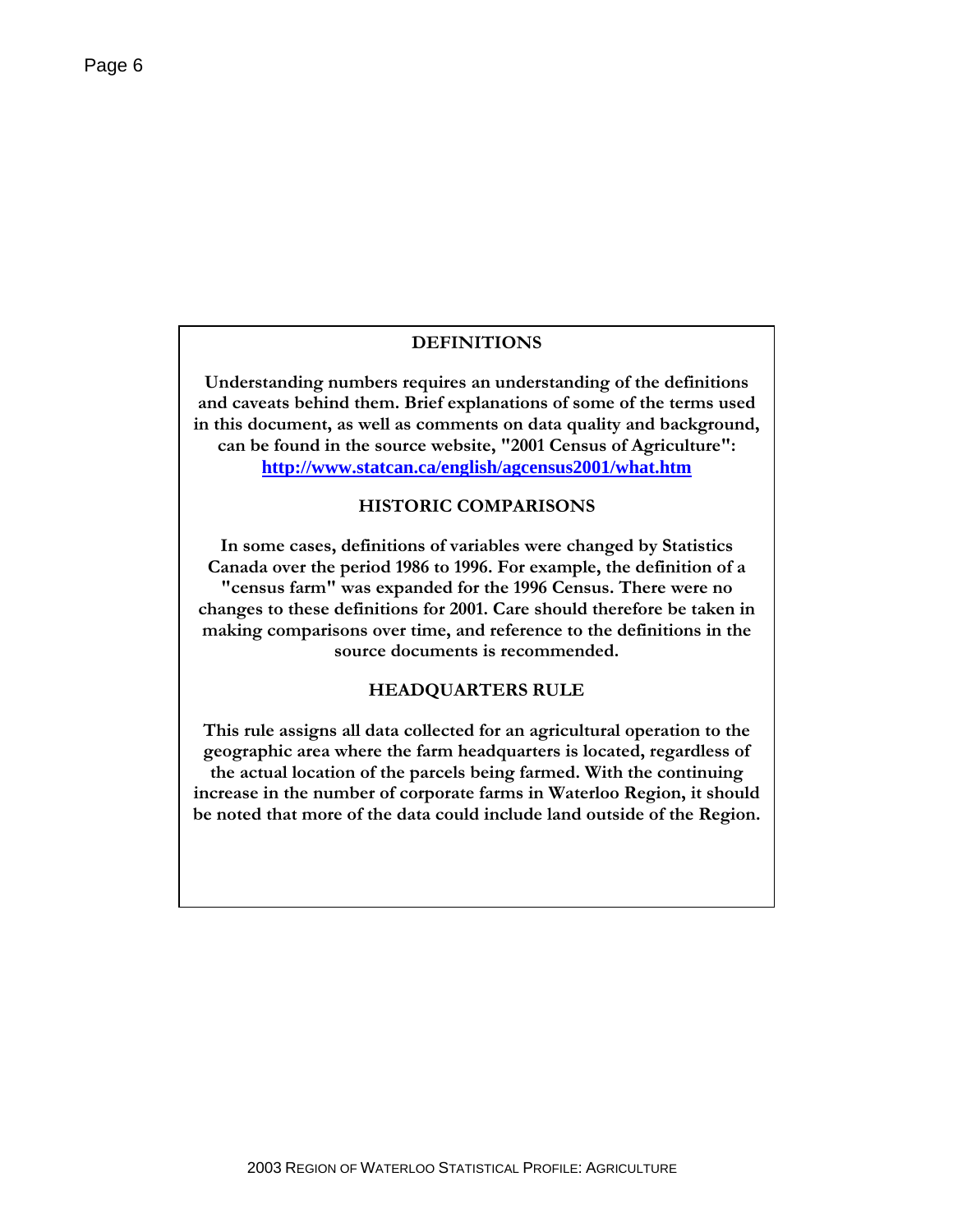## GEOGRAPHICAL SETTING

**The Regional Municipality of Waterloo is located in southwestern Ontario, one hour west of Toronto. It was created in 1973 from the County of Waterloo and a small section of the County of Wentworth. Fifteen former local governments were reorganized as seven Area Municipalities.** 



#### **The total area of the Region of Waterloo is 1,382 km2.**

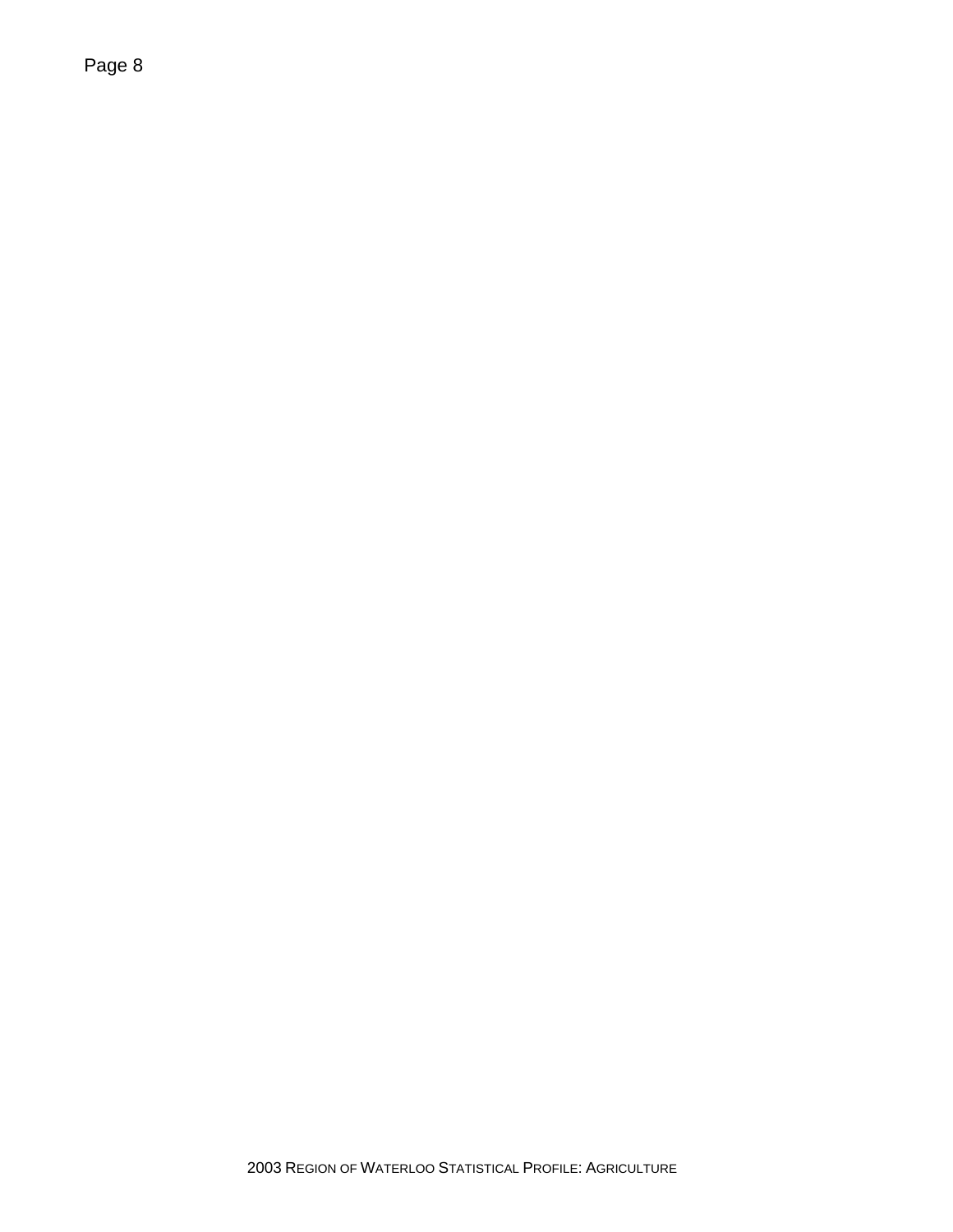| $\cdot$                |       |                                    |                  |
|------------------------|-------|------------------------------------|------------------|
|                        | Farms | <b>Total Area of Farms (acres)</b> | In Crops (acres) |
| Cambridge              | 32    | 5,001                              | 3,933            |
| Kitchener, Waterloo*   | 29    | 4,329                              | 3,693            |
| North Dumfries         | 117   | 25,069                             | 18,585           |
| Wellesley              | 501   | 60,393                             | 45,286           |
| Wilmot                 | 271   | 53,839                             | 44,770           |
| Woolwich               | 494   | 77,169                             | 64,007           |
| <b>Waterloo Region</b> | 1,444 | 225,800                            | 180,274          |

### **2001 FARM SUMMARY BY MUNICIPALITY**

**Acreage**





\* There are 9 farms in the City of Waterloo. Due to confidentiality constraints, the data from these farms are included with the city of Kitchener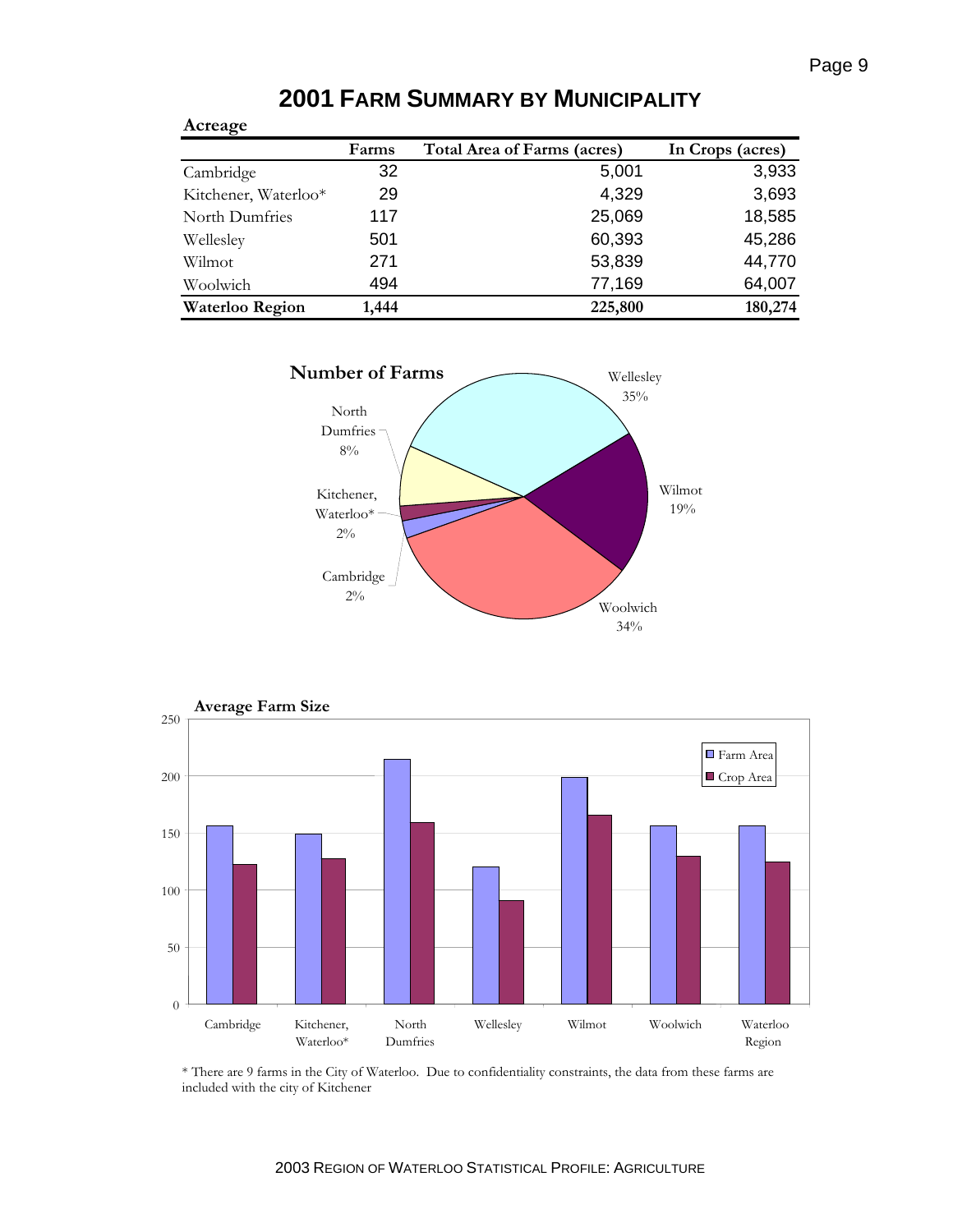### **SIZE OF FARMS**

| Land Area        |         |         |         |         |
|------------------|---------|---------|---------|---------|
| Acres            | 1986    | 1991    | 1996    | 2001    |
| Used For Farming | 237.954 | 229.467 | 234.406 | 225.800 |
| In Crops         | 189.113 | 175.517 | 182.881 | 180.274 |

#### **Number and Area of Farms**

|                | 1986  | 1986    | 1996  | 1996    | 2001  |         | 2001 Difference |
|----------------|-------|---------|-------|---------|-------|---------|-----------------|
|                | Farms | Acres   | Farms | Acres   | Farms | Acres   | in Acres        |
| Cambridge      | 48    | 10,336  | 42    | 5,816   | 32    | 5,001   | $-815$          |
| Kitchener      | 54    | 6,914   | 43    | 5,638   | 29    | 4,329   | $-1,309$        |
| North Dumfries | 185   | 30,878  | 134   | 28,706  | 117   | 25,069  | $-3,637$        |
| Wellesley      | 503   | 62,634  | 522   | 61,867  | 501   | 60,393  | $-1,474$        |
| Wilmot         | 337   | 54,455  | 307   | 52,784  | 271   | 53,839  | 1,055           |
| Woolwich       | 515   | 72,737  | 542   | 79,595  | 494   | 77,169  | $-2,426$        |
| Region         | 1,642 | 237,954 | 1,590 | 234,406 | 1,444 | 225,800 | $-8,606$        |

#### **Size of Farm**

|             |       | 1986     | 1991  |          | 1996  |          | 2001  |          |
|-------------|-------|----------|-------|----------|-------|----------|-------|----------|
| Acreage     | Farms | Per cent | Farms | Per cent | Farms | Per cent | Farms | Per cent |
| Under 10    | 140   | 9%       | 134   | 8%       | 125   | 8%       | 96    | 7%       |
| $10 - 69$   | 326   | 20%      | 340   | 21%      | 319   | 20%      | 278   | 19%      |
| $70 - 129$  | 554   | 34%      | 587   | 36%      | 578   | 36%      | 561   | 39%      |
| $130 - 179$ | 230   | 14%      | 201   | 12%      | 213   | 13%      | 183   | 13%      |
| $180 - 399$ | 313   | 19%      | 283   | 17%      | 277   | 17%      | 241   | 17%      |
| $400 - 759$ | 61    | 4%       | 51    | 3%       | 48    | 3%       | 56    | 4%       |
| $760+$      | 18    | 1%       | 22    | 1%       | 30    | 2%       | 29    | 2%       |
| Total       | 1,642 | 100%     | 1,618 | 100%     | 1,590 | 100%     | 1,444 | 100%     |



**Distribution of Farm Size**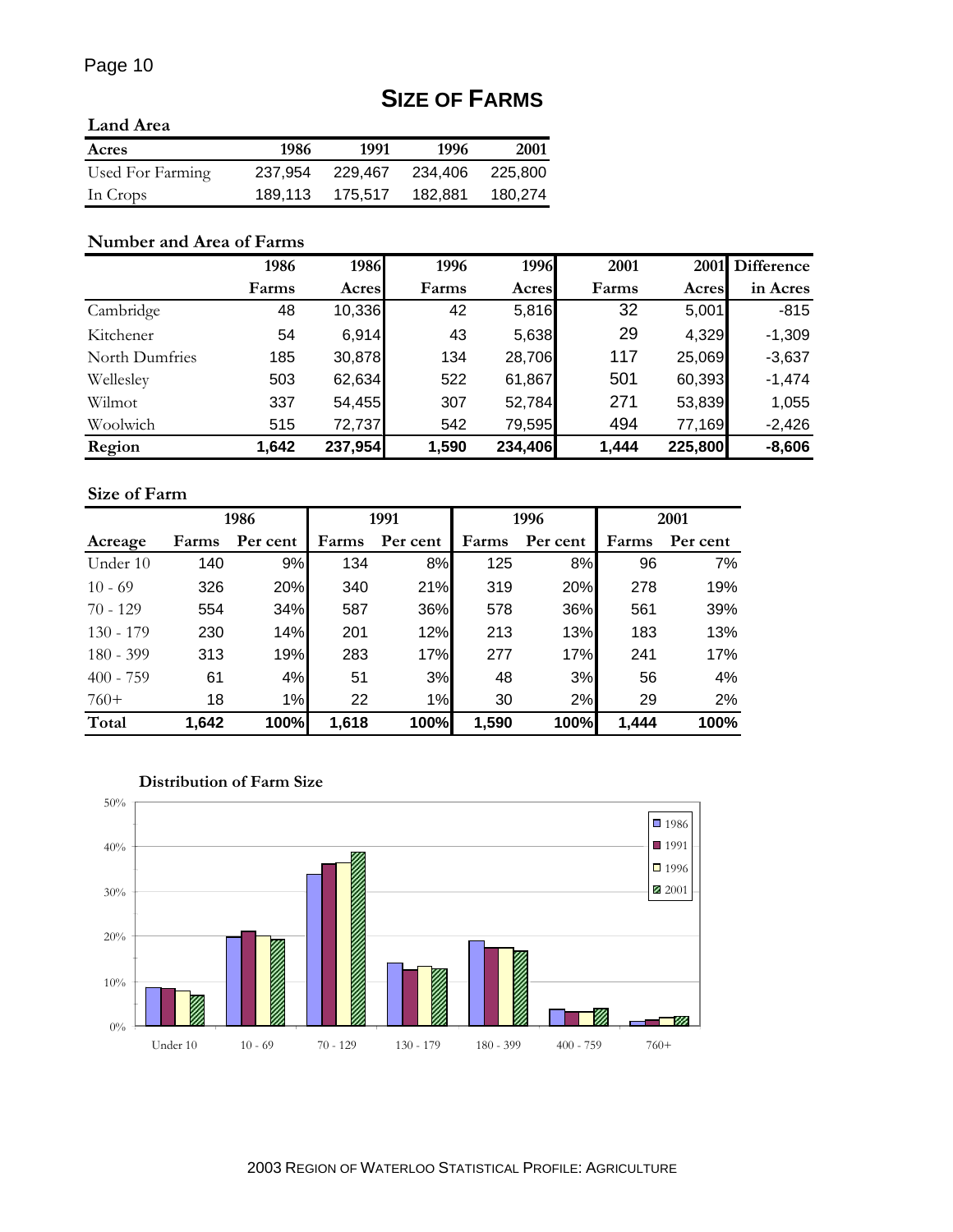## **FARM TYPES**

#### **Type of Farm**

|                     | 1986  |          | 1991  |          | 1996  |          | 2001  |          |
|---------------------|-------|----------|-------|----------|-------|----------|-------|----------|
|                     | Farms | Per cent | Farms | Per cent | Farms | Per cent | Farms | Per cent |
| Dairy               | 327   | 21.3%    | 269   | 17.8%    | 256   | 17.1%    | 296   | 21.4%    |
| Beef                | 316   | 20.6%    | 351   | 23.2%    | 289   | 19.3%    | 289   | 20.9%    |
| Swine               | 336   | 21.9%    | 295   | 19.5%    | 259   | 17.3%    | 226   | 16.4%    |
| Cash Crop           | 187   | 12.2%    | 159   | 10.5%    | 176   | 11.8%    | 216   | 15.6%    |
| Mixed               | 244   | 15.9%    | 327   | 21.6%    | 373   | 25.0%    | 215   | 15.6%    |
| Poultry             | 65    | 4.2%     | 69    | 4.6%     | 88    | 5.9%     | 91    | 6.6%     |
| Other               | 37    | 2.4%     | 13    | 0.9%     | 29    | 1.9%     | 26    | 1.9%     |
| Fruit and Vegetable | 21    | 1.4%     | 29    | 1.9%     | 24    | 1.6%     | 23    | 1.7%     |
| Total               | 1,533 | 100%     | 1.512 | 100%     | 1.494 | 100%     | 1382  | 100.0%   |

#### **Livestock Type**

| ╯∸                   | 1986      |       | 1991      |       | 1996      |       | 2001      |       |
|----------------------|-----------|-------|-----------|-------|-----------|-------|-----------|-------|
|                      | Livestock | Farms | Livestock | Farms | Livestock | Farms | Livestock | Farms |
| Chickens             | 1,761,778 | 610   | 1,739,697 | 604   | 1,724,605 | 502   | 2,826,109 | 546   |
| Turkeys              | 263,598   | 29    | 161,966   | 39    | 128,600   | 32    | 260.235   | 49    |
| Cattle               | 85,312    | 1,156 | 88,646    | 1,086 | 89,122    | 1,055 | 98,443    | 955   |
| Beef Cows            | 3,818     | 258   | 3,703     | 238   | 5,590     | 243   | 3,021     | 165   |
| Dairy Cows           | 15,358    | 675   | 14,955    | 615   | 14,988    | 538   | 14,566    | 439   |
| Market Heifers       | 17,854    | 763   | 9,415     | 240   | 16,474    | 623   | 17,995    | 552   |
| <b>Market Steers</b> | 30,838    | 612   | 31,774    | 533   | 32,041    | 554   | 38,102    | 657   |
| Swine                | 230,449   | 789   | 226,772   | 708   | 206,565   | 592   | 156,612   | 406   |
| Sheep                | 1,976     | 61    | 2,414     | 72    | 3,518     | 65    | 4,329     | 75    |
| Horses               | 3,473     | 628   | 3,470     | 640   | 3,563     | 589   | 3,923     | 603   |
| Goats                | 1.045     | 74    | 1.210     | 48    | 803       | 44    | 1,363     | 61    |
| Rabbits              | 8,802     | 112   | 11,915    | 112   | 9,993     | 83    | 9,786     | 47    |
| Bee Colonies         | <b>NA</b> | NA    | 1,005     | 32    | 978       | 30    | 661       | 21    |
| Mink                 | 73,800    | 6     | 121,400   | 6     | 49,000    | 5     | 32,760    | 4     |

#### **Crop Type**

|                         | 1986    |           | 1991    |       | 1996    |       | 2001    |       |
|-------------------------|---------|-----------|---------|-------|---------|-------|---------|-------|
|                         | Acreage | Farms     | Acreage | Farms | Acreage | Farms | Acreage | Farms |
| Oats                    | 3,158   | 150       | 2,155   | 120   | 1,224   | 68    | 1,411   | 55    |
| Barley                  | 10,770  | 344       | 11,320  | 352   | 6,688   | 254   | 5,999   | 234   |
| Mixed Grain             | 29,550  | 835       | 24,425  | 736   | 19,028  | 652   | 15,381  | 556   |
| Corn - for grain        | 53,755  | 704       | 49,834  | 662   | 50,192  | 711   | 46,751  | 638   |
| - for silage            | 22,279  | 830       | 18,025  | 753   | 18,292  | 761   | 20,541  | 731   |
| Soybeans                | 6,012   | 81        | 9,588   | 142   | 22,444  | 315   | 26,997  | 335   |
| Field Beans             | 542     | 12        | 1,269   | 28    | 2,260   | 51    | 1,556   | 26    |
| Alfalfa Hav             | 45,137  | 1,207     | 39,827  | 1,019 | 38,107  | 1,004 | 39,691  | 992   |
| Other Tame Hay          | NA      | <b>NA</b> | 6,113   | 253   | 5,525   | 209   | 4,399   | 163   |
| <b>Improved Pasture</b> | 10,969  | 586       | 11,529  | 509   | 11,487  | 593   | 9,344   | 487   |
| Unimproved Pasture      | 8,685   | 475       | 10,234  | 506   | 10,409  | 497   | 8,402   | 488   |
| Strawberries            | 147     | 33        | 156     | 32    | 142     | 30    | 103     | 23    |
| Apples                  | 246     | 207       | 286     | 183   | 323     | 175   | 170     | 88    |
| Sweet Corn              | 247     | 51        | 399     | 70    | 431     | 61    | 233     | 44    |
| Potatoes                | 612     | 47        | 523     | 82    | 434     | 57    | 360     | 36    |
| Nursery Crops           | 142     | 18        | 244     | 29    | 216     | 37    | 150     | 16    |
| Sod                     | 0       | 0         | 187     | 4     | NA      | 4     | NA      | 3     |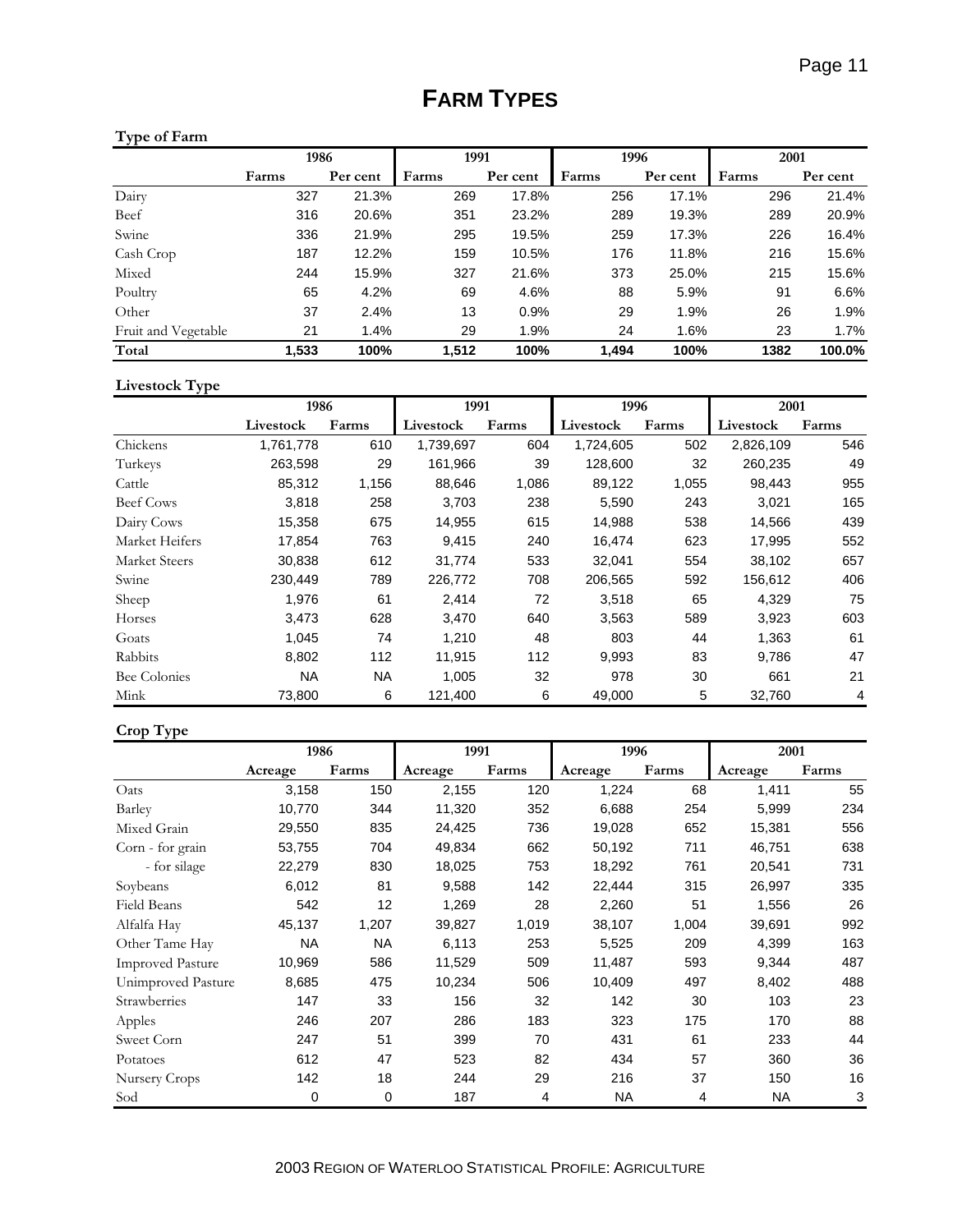|  | <b>OPERATING ARRANGEMENTS OF FARMS</b> |  |
|--|----------------------------------------|--|
|--|----------------------------------------|--|

|                   |       | 1986           | 1991  |                | 1996  |                               | 2001  |       |
|-------------------|-------|----------------|-------|----------------|-------|-------------------------------|-------|-------|
| Farm Type         |       | Farms Per cent |       | Farms Per cent |       | Farms Per cent Farms Per cent |       |       |
| Individual Family | 1,303 | 79.4%          | 977   | 60.4%          | 832   | 52.3%                         | 704   | 48.8% |
| Partnership       | 174   | 10.6%          | 462   | 28.6%          | 513   | 32.3%                         | 488   | 33.8% |
| Family Corp.      | 146   | 8.9%           | 165   | 10.2%          | 211   | 13.3%                         | 225   | 15.6% |
| Non-Family Corp.  | 18    | 1.1%           | 10    | 0.6%           | 32    | 2.0%                          | 24    | 1.7%  |
| Other             | 1     | 0.1%           | 4     | 0.2%           | 2     | 0.1%                          | 3     | 0.2%  |
| Total             | 1,642 | 100%           | 1,618 | 100%           | 1,590 | 100%                          | 1,444 | 100%  |

## **Operating Arrangements**



**Comparison of Operating Arrangements: 1986-2001**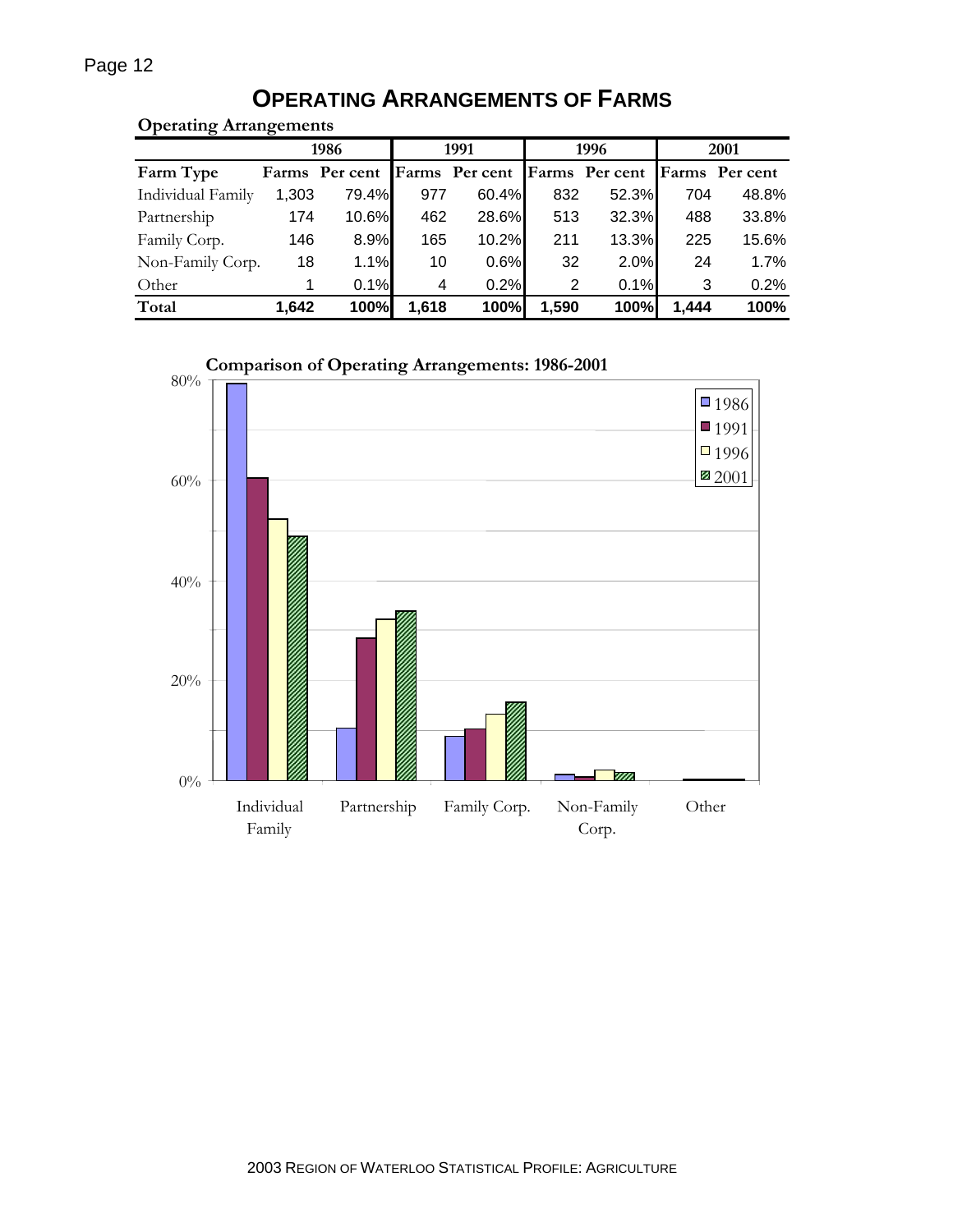|                                    | 1986   |              | 1991  |                    | 1996  |                    | 2001  |                    |
|------------------------------------|--------|--------------|-------|--------------------|-------|--------------------|-------|--------------------|
| Machinery/<br>Equip. Type          | Number | Worth (\$M)  |       | Number Worth (\$M) |       | Number Worth (\$M) |       | Number Worth (\$M) |
| Tractors                           | 3.947  | 30           | 3,933 | 36.8               | 3,872 | 46.4               | 3,814 | 58.1               |
| Farm Trucks                        | 1,245  | 6.9          | 1,255 | 9.1                | 1,188 | 12.6               | 1,063 | 13.3               |
| Swathers and<br>Mower-Conditioners | 797    | $\mathbf{3}$ | 876   | 3                  | 811   | 3.2                | 567   | 3.1                |
| Combines                           | 358    | 6.5          | 345   | 6.8                | 327   | 8.5                | 306   | 8.6                |
| <b>Balers</b>                      | 733    | 2.4          | 815   | 3.4                | 784   | 3.7                | 646   | 4                  |
| Computers                          |        | <b>NA</b>    | 136   | <b>NA</b>          | 264   | <b>NA</b>          | 406   | <b>NA</b>          |

### **FINANCIAL**

Note: In 1991, agricultural operators reported the farm machinery and equipment located on their operations on Census Day, regardless of ownership. For the 1996 and 2001 Census of Agriculture, operators were asked to report all farm machinery and equipment that they owned or leased. This change in reporting limits the comparability of these data.

#### **Capital Value**

**Machinery and Equipment**

|                              | 1986  | 1991   | 1996   | 2001    |
|------------------------------|-------|--------|--------|---------|
| Land and Buildings (\$M)     | 477.8 | 974    | 902.6  | 1,105.5 |
| Machinery & Equip.<br>(SM)   | 78    | 94.2   | 115.2  | 138     |
| Livestock & Poultry (\$M)    | 86.3  | 99.2   | 96.5   | 143.4   |
| Total (\$M)                  | 642.1 | 1167.4 | 1114.3 | 1,386.6 |
| <b>Receipts and Expenses</b> |       |        |        |         |
|                              | 1986  | 1991   | 1996   | 2001    |
| Gross Farm Receipts (\$M)    | 223.9 | 257.8  | 301.4  | 379.6   |

Total Expenses (\$M) 185.2 210.8 252.1 322.9

#### **Net Income/ Farm 1986-2001**

|                      |          | 1986    |     | 1991            |                            | 1996  |     | 2001    |
|----------------------|----------|---------|-----|-----------------|----------------------------|-------|-----|---------|
| Net Income $(\$M)^*$ |          | 38.7    |     | 47              |                            | 49.3  |     | 56.7    |
| Farms                |          | 1.642   |     | 1.618           |                            | 1.590 |     | 1,444   |
| Acres (total)        |          | 237.954 |     | 229,467 234,406 |                            |       |     | 225,800 |
| Net Income/Farm      | \$23,569 |         |     |                 | \$29,048 \$31,006 \$39,266 |       |     |         |
| Net Income/Acre      | \$.      | 163     | \$. | 205             | \$.                        | 210   | \$. | 251     |

\* Net Income in this table equals Gross Farm Receipts minus Total Expenses

#### **Capital, Receipts and Expenses Summary**

|                        | <b>Total Farm Capital</b> |    | <b>Gross Farm Receipts</b> | <b>Total Expenses</b> |               |  |
|------------------------|---------------------------|----|----------------------------|-----------------------|---------------|--|
| Cambridge              | \$<br>39,028,689          | \$ | 13,542,914                 | S                     | 12,392,497    |  |
| Kitchener, Waterloo*   | \$<br>42,969,439          | \$ | 9,368,485                  | S                     | 7,327,092     |  |
| North Dumfries         | \$<br>165,754,341         | \$ | 47,765,239                 | S                     | 41,834,174    |  |
| Wellesley              | \$<br>348,493,409         | \$ | 92,972,525                 | S                     | 80,408,733    |  |
| Wilmot                 | \$<br>330,004,333         | \$ | 98,410,670                 | S                     | 83,106,130    |  |
| Woolwich               | \$<br>460,594,830         | \$ | 117,541,828                | S                     | 97,821,747    |  |
| <b>Waterloo Region</b> | 1,386,845,041             | S  | 379,601,661                |                       | \$322,890,373 |  |

\* There are 9 farms in the City of Waterloo. Due to confidentiality constraints, the data from these farms are included with the city of Kitchener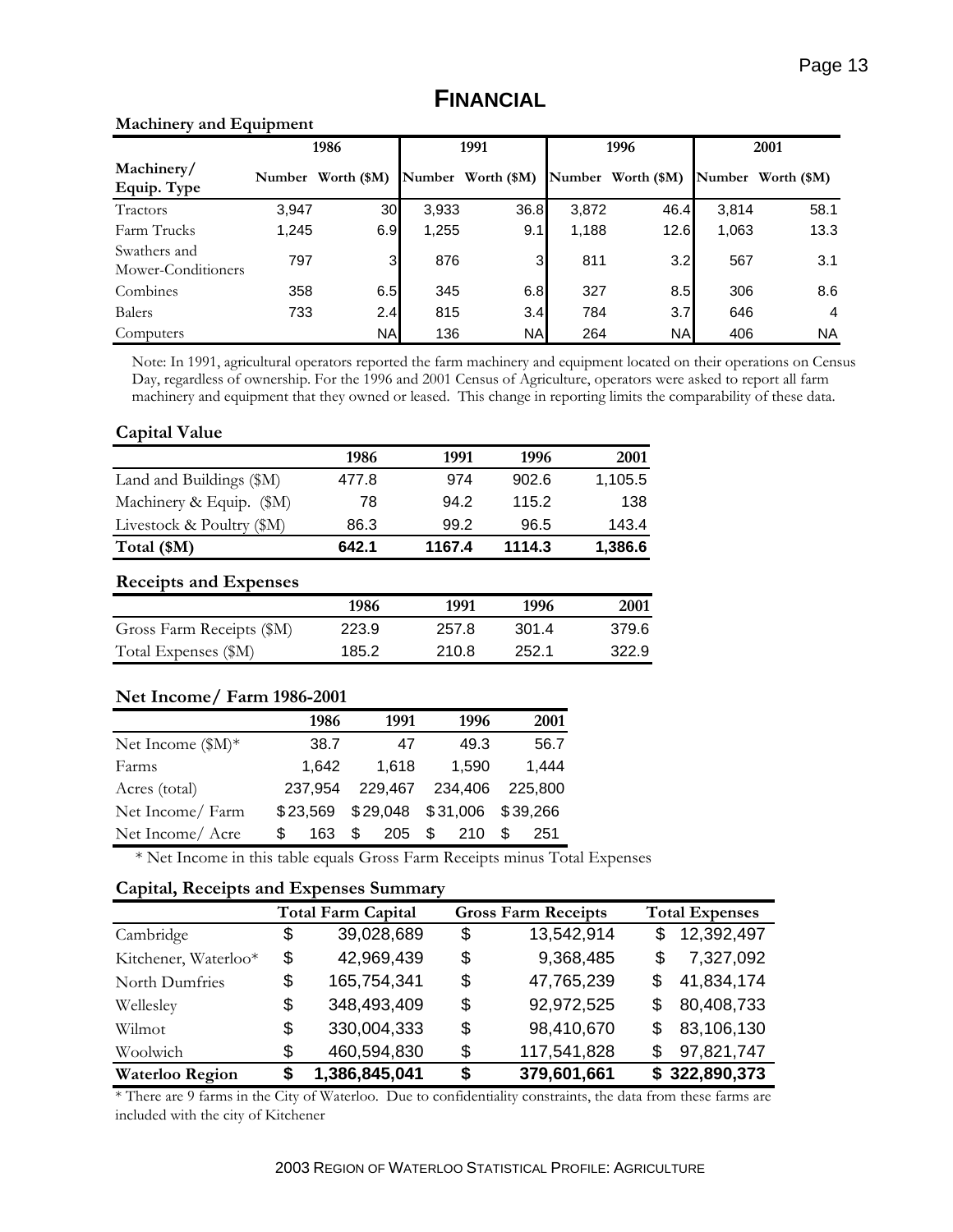#### **Type of Expense**

|                            | 1986      |           |           | 1991      |        | 1996     |       | 2001     |  |
|----------------------------|-----------|-----------|-----------|-----------|--------|----------|-------|----------|--|
|                            | (\$M)     | Per cent  | \$M\$)    | Per cent  | \$M\$) | Per cent | (\$M) | Per cent |  |
| Interest                   | 10.2      | 5.5%      | 12.9      | 6.1%      | 9.6    | 3.8%     | 13.0  | 4.0%     |  |
| Wages                      | 17        | 9.2%      | 14.8      | 7.0%      | 16.7   | 6.6%     | 30.1  | 9.3%     |  |
| Electricity and Telephone* | 2.3       | 1.2%      | 4.7       | 1.9%      | 5.1    | 1.7%     | 6.3   | 2.0%     |  |
| Machinery Repairs          | 6.8       | 3.7%      | 8         | 3.8%      | 8.3    | 3.3%     | 10.5  | 3.3%     |  |
| All Fuel                   | 7.3       | 2.8%      | 5.8       | 2.1%      | 6.6    | 2.1%     | 9.3   | 2.9%     |  |
| Custom Work/Mach. Rent     | 4.8       | 2.6%      | 5         | 2.4%      | 9.5    | 3.8%     | 10.7  | 3.3%     |  |
| Land Rent                  | 6.4       | 3.5%      | 4         | 1.9%      | 4.6    | 1.8%     | 7.1   | 2.2%     |  |
| Fertilizer                 | 5.5       | 3.0%      | 4.6       | 2.2%      | 6.1    | 2.4%     | 5.7   | 1.8%     |  |
| Chemicals                  | 2.6       | 1.4%      | 2.5       | 1.2%      | 3.3    | 1.3%     | 3.9   | 1.2%     |  |
| Seed                       | 3.5       | 1.9%      | 4.2       | 2.0%      | 5.2    | 2.1%     | 7.3   | 2.3%     |  |
| Feed                       | 48.6      | 26.3%     | 58.4      | 27.7%     | 68.7   | 27.3%    | 65.8  | 20.4%    |  |
| Vet & Health               | 3.1       | 1.7%      | 3.9       | 1.9%      | 5.9    | 2.3%     | 7.2   | 2.2%     |  |
| Purchased Animals          | 50.4      | 27.3%     | 63.1      | 29.9%     | 77.8   | 30.9%    | 115.5 | 35.8%    |  |
| Farm Maintenance           | <b>NA</b> | <b>NA</b> | <b>NA</b> | <b>NA</b> | 4.4    | 1.8%     | 5.8   | 1.8%     |  |
| Other $**$                 | 16        | 8.7%      | 18.9      | 9.0%      | 19.6   | 6.5%     | 24.8  | 7.7%     |  |
| Total                      | 184.5     | 100.0%    | 210.8     | 100.0%    | 251.4  | 100.0%   | 323.0 | 100.0%   |  |

\* includes all other telecommunications services in 1991, 1996 and 2001

\*\* excluding depreciation and capital cost allowance

### **Type of Expense**

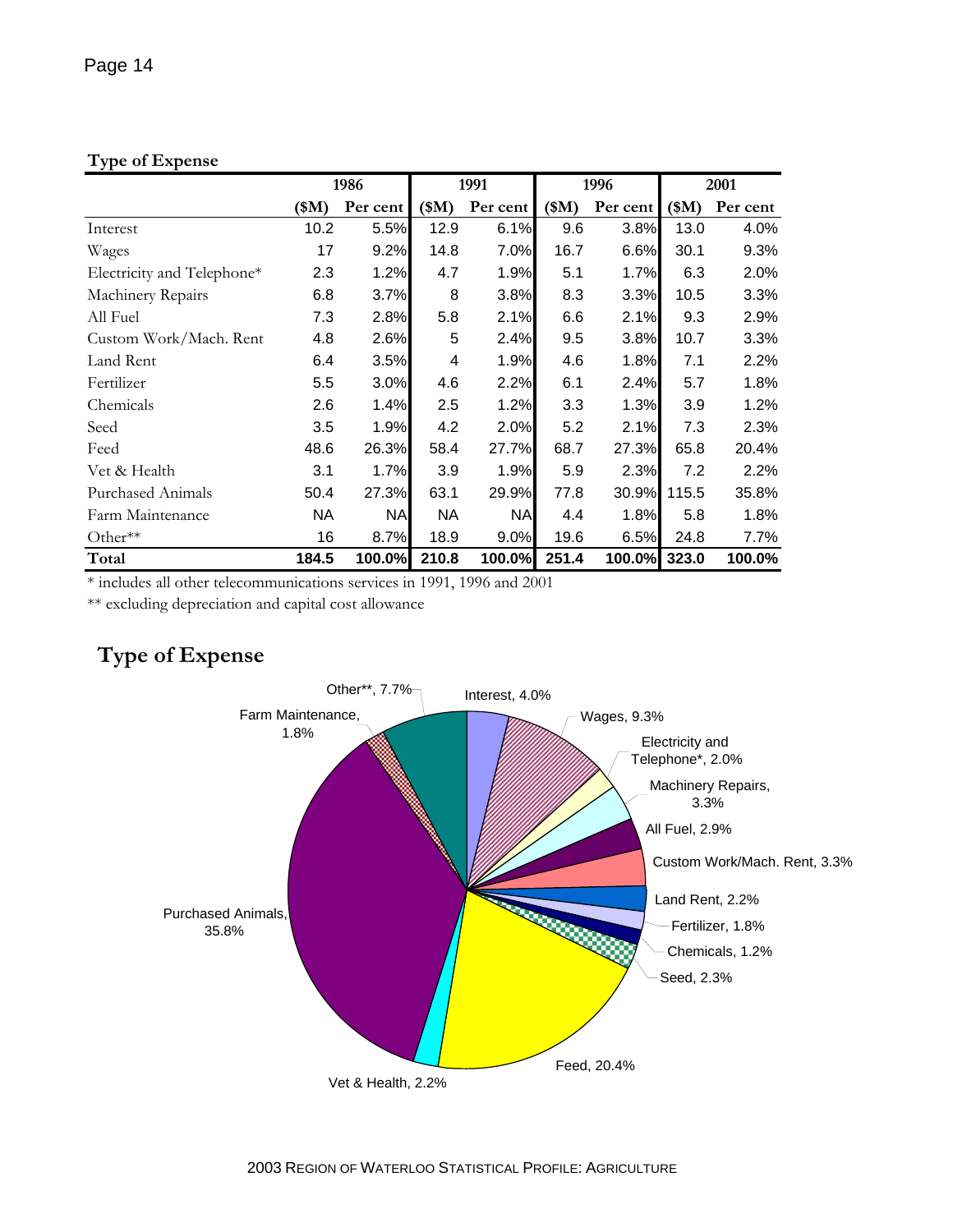| <b>Soil Conservation</b> |       |           |       |       |
|--------------------------|-------|-----------|-------|-------|
|                          | 1986  | 1991      | 1996  | 2001  |
| <b>Practice</b>          | Farms | Farms     | Farms | Farms |
| Used Crop Rotation       | NA.   | 1,036     | 1,186 | 1,143 |
| Have Winter Crops        | NA.   | 320       | 113   | 178   |
| Have Grassed Waterways   | NA.   | 307       | 295   | 275   |
| Use Contour Cultivation  | NA.   | 92        | 132   | 73    |
| Use Strip Cropping       | NA.   | 81        | 50    | 43    |
| Have Permanent Grass     | NA.   | <b>NA</b> | 447   | 359   |
| Have Planted Windbreaks  | NA.   | 179       | 173   | 140   |

### **LAND MANAGEMENT**

#### **Crop Maintenance**

|                            | 1986    |       | 1991    |       | 1996    |       | 2001    |       |
|----------------------------|---------|-------|---------|-------|---------|-------|---------|-------|
| Use of:                    | Acres   | Farms | Acres   | Farms | Acres   | Farms | Acres   | Farms |
| Commercial Fertilizer      | 142,992 | 1,230 | 114,157 | 1,054 | 126,127 | 1,084 | 111,327 | 933   |
| Herbicides                 | 119,252 | 1,186 | 93,051  | 931   | 104,108 | 975   | 109,840 | 963   |
| Insecticides or Fungicides | 19,487  | 292   | 17,769  | 304   | 13,596  | 455   | 17,656  | 410   |
| Irrigation                 | 396     | 21    | 379     | 31I   | 287     | 30    | 738     | 27    |

#### **Tillage Practices Used to Prepare Land for Seeding**

|                         | 1986 |             | 1991    |       | 1996    |       | 2001    |       |
|-------------------------|------|-------------|---------|-------|---------|-------|---------|-------|
|                         |      | Acres Farms | Acres   | Farms | Acres   | Farms | Acres   | Farms |
| Total Land Prepared     | ΝA   | <b>NA</b>   | 140,691 | 1,302 | 138,277 | 1,270 | 142,754 | 1,195 |
| Conventional Tillage *  | ΝA   | <b>NA</b>   | 109,158 | 1,168 | 95,004  | 1,104 | 88,958  | 1,015 |
| Conservation Tillage ** | ΝA   | <b>NA</b>   | 27,221  | 259   | 32,193  | 280   | 34,115  | 251   |
| No Tillage              | NA   | NA.         | 4,312   | 64    | 11,080  | 100   | 19,681  | 163   |

\* Conventional: Tillage incorporating most crop residue into soil

\*\* Conservation: Tillage retaining most crop residue on the surface

#### **Organic Products (2001)**

| <b>Produce Type</b>                                 | Farms |
|-----------------------------------------------------|-------|
| Fruits, vegetables or greenhouse products           | h     |
| Field crops (grains, oilseeds, etc.)                | 19    |
| Animals or animal products (meat, milk, eggs, etc.) | h     |
| Other (maple syrup, herbs, etc.)                    | 1     |
| Total                                               |       |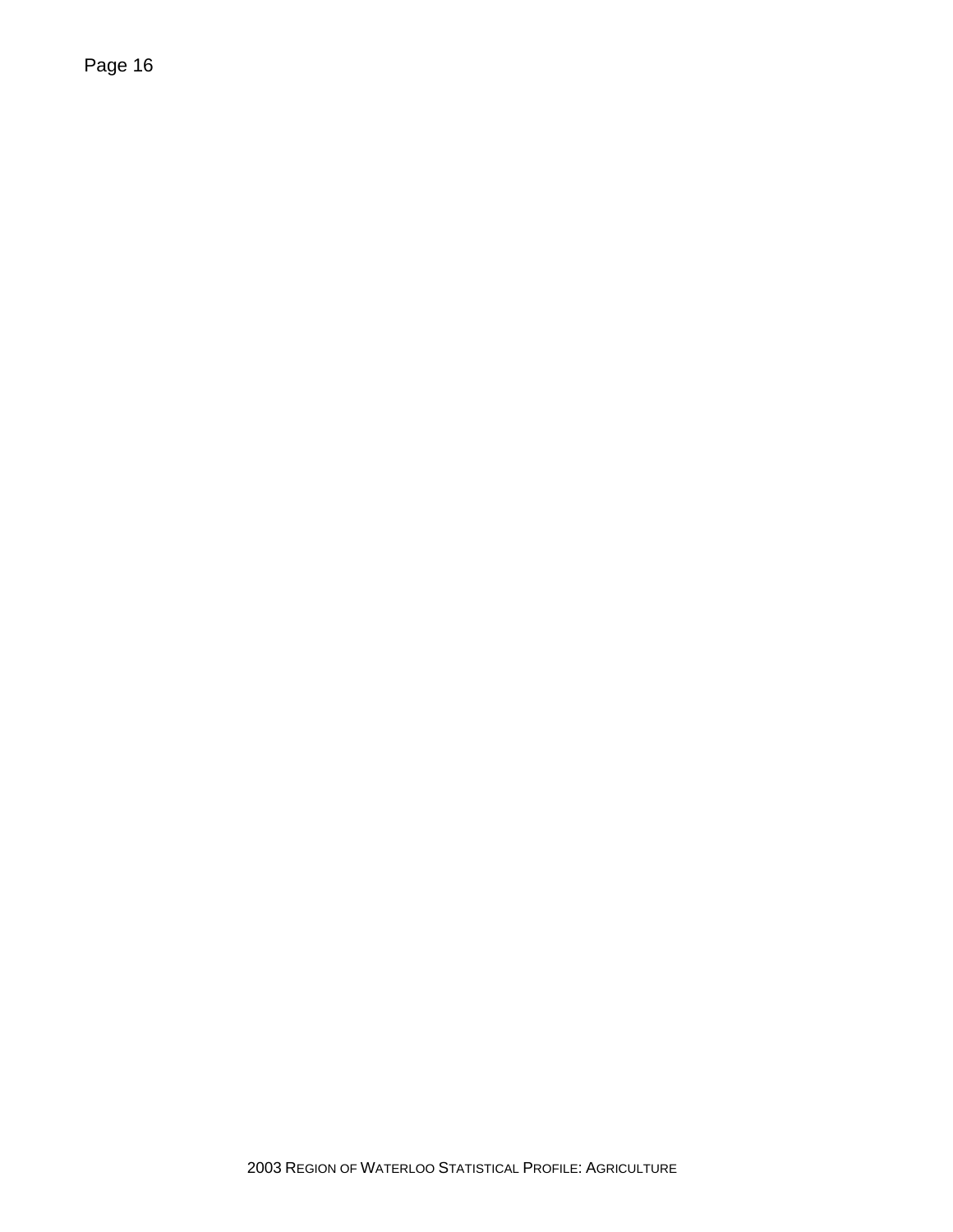## FURTHER SOURCES OF INFORMATION

#### **REGIONAL MUNICIPALITY OF WATERLOO, PLANNING, HOUSING AND COMMUNITY SERVICES**

**Telephone:** (519) 575-4533 **Facsimile:** (519) 575-4449 **E-mail:** *planninginfo@region.waterloo.on.ca* **Web Site:** *http://www.region.waterloo.on.ca* **Address:** 150 Frederick St., Kitchener, ON N2G 4J3

#### **STATISTICS CANADA, ADVISORY SERVICES**

**Telephone:** (800) 263-1136, (416) 973-6586 **Facsimile:** (416) 973-7475 **E-mail:** *infostats@statcan.ca* **Web Site:** *http://www.statcan.ca* **Address:** 10th Floor, 25 St. Clair Ave. East, Toronto, ON M4T 1M4

#### **ONTARIO MINISTRY OF AGRICULTURE AND FOOD**

**Telephone:** (888) 466-2372 **Web Site:** *http:// www.gov.on.ca/omafra* **Address:** 1 Stone Rd. W., Guelph, ON N1G 4Y2

#### **AGRICULTURE AND AGRI-FOOD CANADA**

**Telephone:** (613) 759-1000 **E-mail:** *pirs@em.agr.ca* **Web site:** *http://www.agr.ca*  **Address:** 1 Communications Branch, 930 Carling Ave., Rm E102,Ottawa, Ontario K1A 0C7

#### **ONTARIO FEDERATION OF AGRICULTURE**

**Telephone:** (416)485-3333 **Facsimile:** (416) 485-9027 **E-mail:** *info@ofa.on.ca* **Web Site:** *http://www.ofa.on.ca*

#### **REGIONAL LIBRARY**

The Regional Library has branches serving 10 communities throughout the rural areas of the Region. Patrons may use the Internet free of charge. **Telephone:** (519) 575-4589 **E-mail:** *info@wrl.library.on.ca* **Web site:** *http://www.wrl.library.on.ca*

#### **CAMBRIDGE, CITY OF, PLANNING DEPARTMENT**

**Telephone:** (519) 740-4650 ext. 4608 **Facsimile:** (519) 622-6184 **E-mail:** *info@city.cambridge.on.ca* **Web Site:** *http://www.city.cambridge.on.ca* **Address:** 73 Water St., P. O. Box 669, Cambridge, ON N1R 5W8

#### **CAMBRIDGE PUBLIC LIBRARY**

**Telephone:** (519) 621-0460 **Facsimile:** (519) 621-2080 **Web Site:** *http://www.cambridgelibrary.galganov.net*/ **Address:** The Library & Gallery, 20 Grand Ave. N., Cambridge, ON N1S 2K6